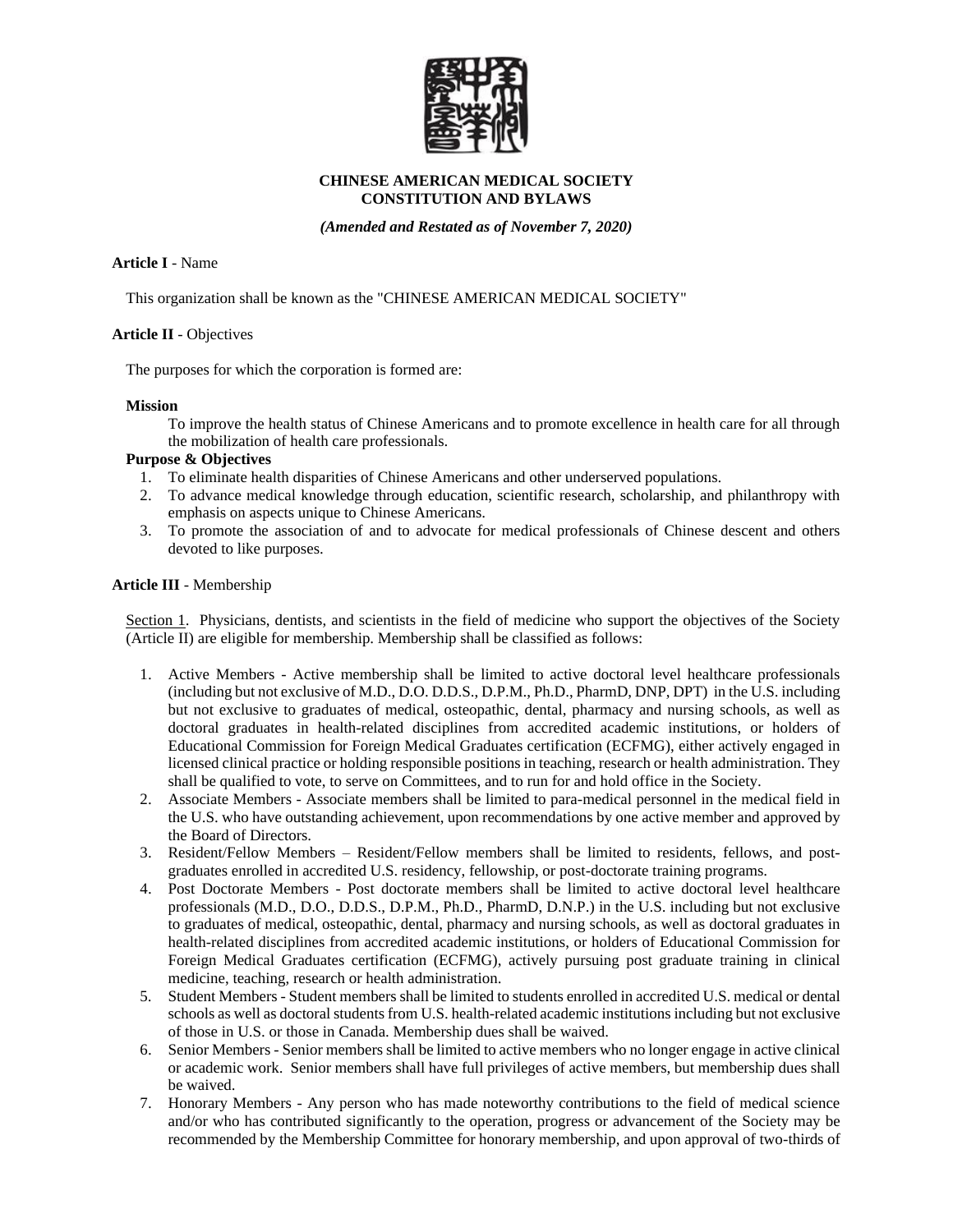the CAMS Board of Directors, may have an honorary membership conferred upon him or her. Honorary members shall have full privileges of active members, but membership dues shall be waived.

Section 2. Application for membership - Application shall be made in writing on the membership application form, supplied by the Society. The said application which has been filled out and signed by the applicant shall be sent to the CAMS office at 11 East Broadway Unit 4C, New York, NY 10038 and shall be referred to the Membership Committee for evaluation. The Membership Committee shall refer the application, with its recommendations, to the next Board of Directors meeting. Preliminary approval shall be made by a majority vote. Special cases of applications for membership shall be decided on a case-by-case basis at the discretion of the Board of Directors. The final approval of the application shall be made with announcement in Society Website http://camsociety.org. Should any objection appear in writing within three months from the date of the posting, the application shall be reevaluated by the Membership Committee and re-submitted to the Board of Directors meeting for further consideration. The decision of the Board will be final.

#### **Article IV** - Resignation, Expulsion and Reinstatement

Section 1. Any member in good standing may resign his or her membership by presenting a communication to that effect in writing to the Society, addressed to the Secretary of the Board of Directors.

Section 2. Upon petition from a member to the President concerning the action of another member considered to be inimical to the best interests of the Society, the President shall direct the membership committee to critically evaluate the allegations. If the committee votes to recommend termination of membership, the member shall be given an opportunity to rebut the allegations in person before the Board of Directors, which can vote various disciplinary actions, including expulsion from the Society, by a two-thirds vote of those Directors present and voting.

Section 3. Any member who may have forfeited his or her good standing in any manner, except by expulsion, may, on payment of the current year's dues, be reinstated as a member by a majority vote of the Board of Directors.

#### **Article V** - Dues

Section 1. The annual membership dues shall be such sum as approved by the Board of Directors with a two - thirds majority vote.

Section 2. The annual membership dues shall be due and payable in the amount as fixed, on and before March 15th of each year. Such payments shall be made to the Treasurer of the Society with a check or money order, payable to the order of the Society.

Section 3. Any members in arrears of dues for more than three years shall automatically forfeit the rights and privileges of his or her membership.

Section 4. Any member, having financial difficulties, may be excused from paying the dues upon request by said member in writing and by the approval of the Board of Directors.

Section 5. Senior, honorary and student members shall not pay membership dues.

Section 6. Dues notices shall be sent out before the end of February for dues of the same year.

### **Article VI** - Amendments

The constitution and/or the certificate of incorporation and/or the by-laws of the Society may be amended by the affirmative vote of two-thirds majority of the members present and voting at either a regular or special meeting of the Society, provided that notice of the proposed amendment and/or amendments shall have been given in writing to each member. The recommendation of the Board of Directors on the proposed amendment and/or amendments may be given to the membership. Such notices of amendment shall be sent simultaneously with the notice of the meeting at which time the proposed amendment and/or amendments are to be voted on, not less than four weeks prior to the date of the meeting.

## **Article VII** - Board of Directors

Section 1. The Board of Directors shall consist of seventeen members, and no more than seventeen, in good standing, which includes all Officers of the Society. All officers of the Society shall be voting members of the Board of Directors. If there is a vacancy, the President, with the approval of the Board, shall appoint a replacement(s) to serve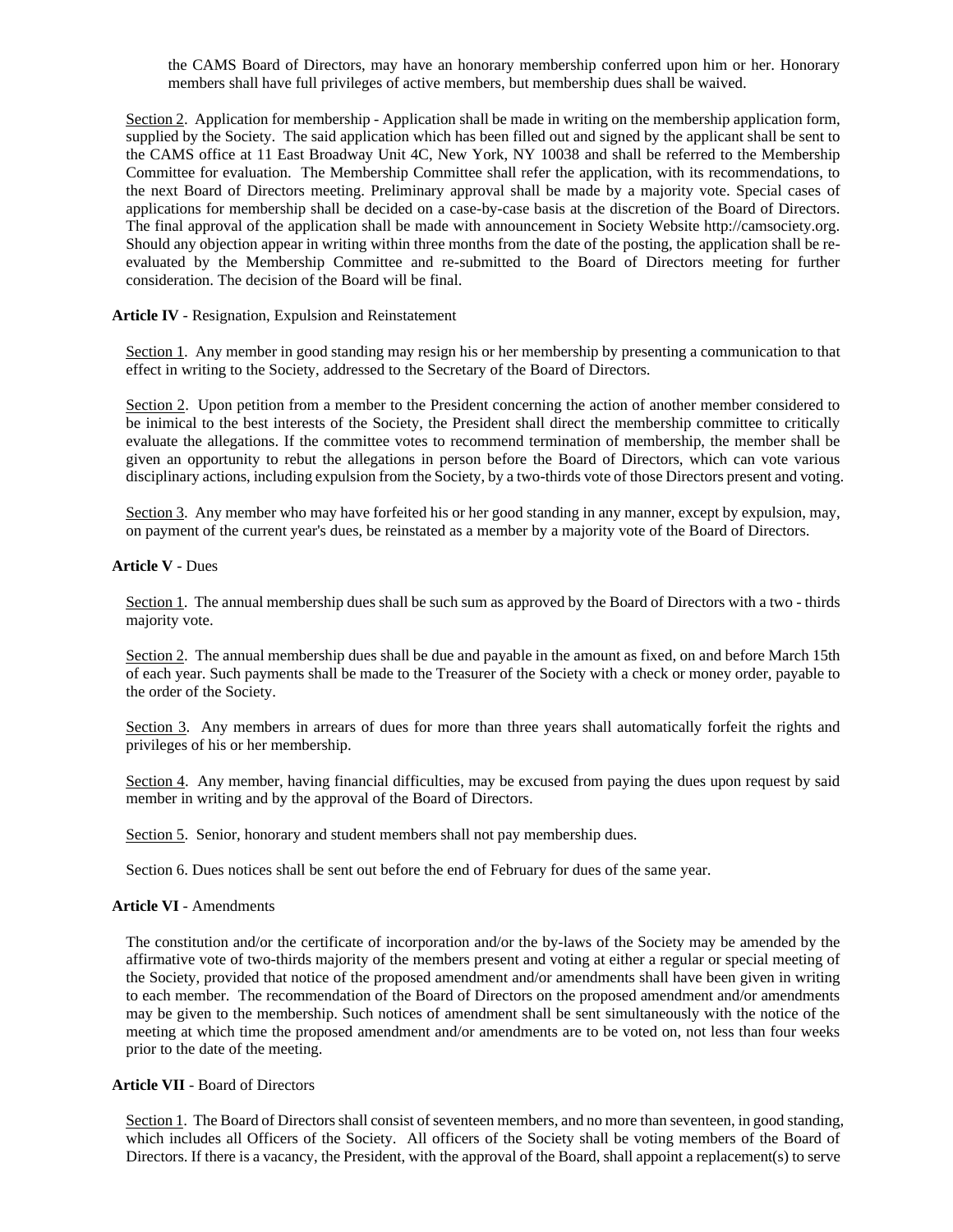out the remaining term. At the discretion of the board and by merit, past members of the Board of Directors can be elected as Emeritus Members with designation of title commensurating with their special contribution to the Society. The Emeritus Members are advisory in capacity and is Ex-Officio of the Board and shall have no vote.

Section 2. One third of the non-officer-directors authorized by the Board will be open for election each year. These non-officer-directors are elected to serve 3-year terms, and may be re-elected for one more term of 3 years. By virtue of their election or appointment as officers of the Society, officer-directors are thereby elected or appointed to the Board for various durations as stipulated in Article VIII below.

Section 3. The Board of Directors shall hold meetings not less than once every 3 months. The Board shall determine the time and the place of the meeting. Other than regular meetings, meetings of the Board may be held upon notice from the President. Half of the members shall constitute a quorum.

Section 4. The Executive Committee shall consist of the President, the Vice-President, the Secretary, the Treasurer, and the Executive Director of the Society. This Committee is vested with full authorities from the Board of Directors to transact business of any emergency nature between Board meetings. All transactions of the Committee shall be reported in full at the next meeting of the Board of Directors.

Section 5. In addition to the elected members of the Board of Directors, there will be ex-officio members who do not have voting privileges. These will include President Emeritus, Director Emeritus, one representative each from each local chapter of the Society, and, at the discretion of the Board, invited representatives from sister organizations such as CAIPA and FCMS. In addition, the ex-officio members shall include a Society Historian appointed by the President with the approval of the board for a renewable two year term. The Historian shall maintain the archives of the Society and keep a documentary record of the evolution of our Society.

# **Article VIII** - Officers

Section 1. The officers of the Society shall be the President, the Vice-President, the Secretary, the Treasurer, Immediate Past President, President Elect and the Executive Director.

Section 2. The President, Vice-President, Secretary and Treasurer are elected by the general membership to serve a two year term. The Secretary and Treasurer are eligible for re-election once. The Executive Director is appointed by the President with Board approval to serve renewable two year terms. In the event of the death or resignation of an officer, the President shall, appoint with Board approval, a successor to serve out the term of the said officer, as an officer and as an officer-director.

Section 3. All officers shall be full voting members of the Board of Directors.

# **Article IX** - Duties of Officers

Section 1. President

- 1. He or she shall preside at all meetings of the Society and the Board of Directors and shall enforce the mandates of the Society and the Board.
- 2. He or she shall appoint with board approval all members and Chairs of the standing and special committees except as otherwise provided.
- 3. He or she shall call special meetings of the Society and/or the Board of Directors as required.
- 4. He or she shall sign all official documents, and shall have the authority to sign all warrants on the treasurer, including checks of the Society's bank account, at the direction of the Board of Directors and perform all other duties pertaining to his office.

### Section 2. Vice-President

The Vice-President shall act as the President in the absence or during incapacity of the latter. The Vice President shall chair the Chapters Committee.

### Section 3. Secretary

- 1. The Secretary shall be the custodian of the archives of all records and legal documents, and minutes of meetings of the Society, the Board of Directors and the Executive Committee. He or she shall keep the minutes of the meetings of the Society and the Board of Directors.
- 2. The Secretary shall serve as the parliamentarian as the Society.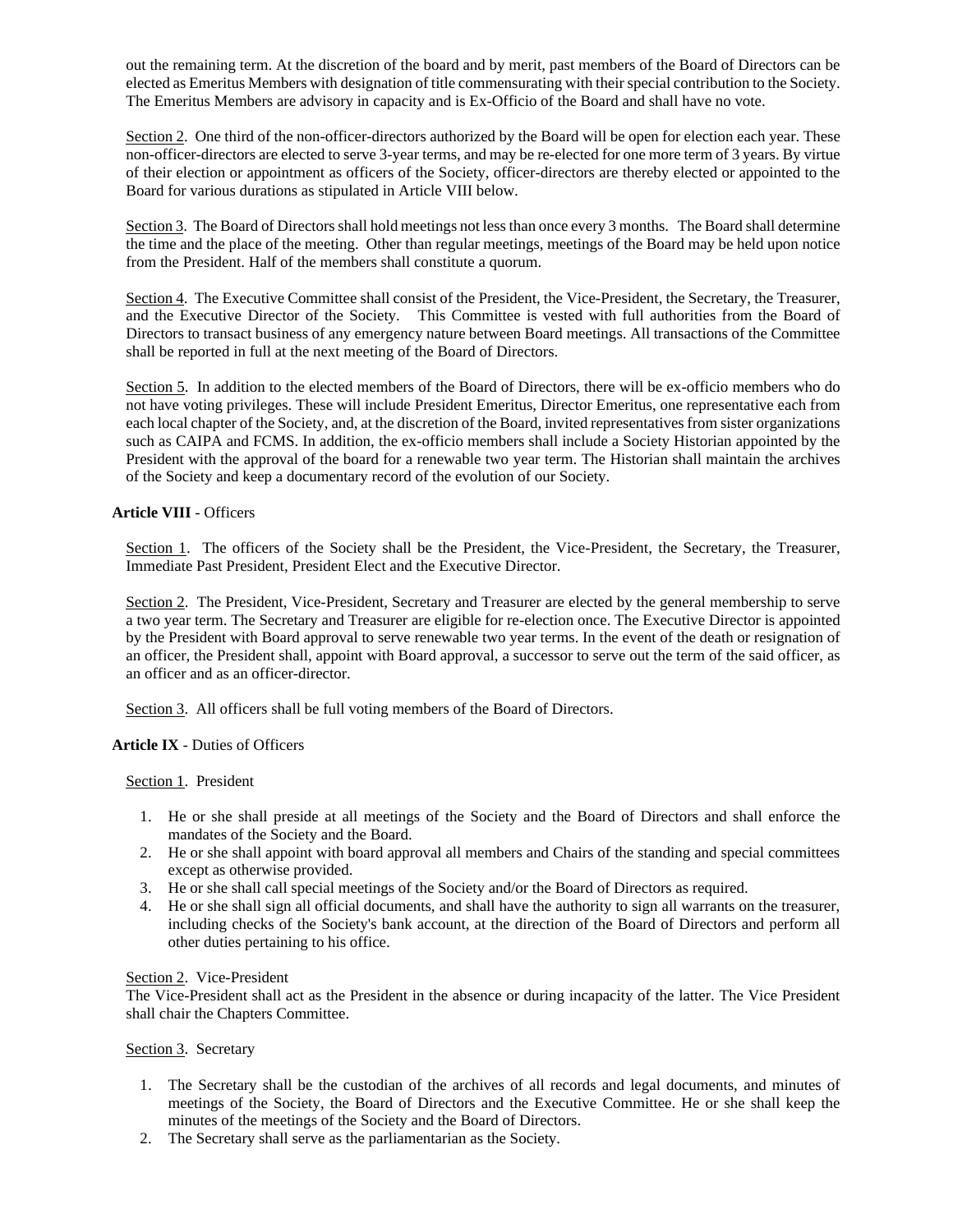## Section 4. Treasurer

The Treasurer shall handle the financial matters on the order of the Executive Officers of the Board of Directors. The Treasurer shall make an annual report to the members of the Society before or at the annual general meeting. Periodic reports shall be made to the meetings of the Board of Directors when necessary. The Treasurer, the President and the Executive Director, shall be the signee of all bank accounts of the Society.

## Section 5. Executive Director

The Executive Director shall be appointed by the President with approval of the Board of Directors for renewable two year terms. The Executive Director shall execute the policies of the Board and oversee the administrative office of the Society.

Section 6. President Elect The primary role is to prepare themselves to be the President of the Society and has a designated role as the Chairman of the Membership Committee.

Section 7. Immediate Past President The Immediate Past President shall be designated Chairman of the Nominations Committee.

## **Article X** - Committees

Section 1. The standing committees shall be:

Program Committee Membership Committee Publication Committee Public Relations Committee Nomination Committee Scholarship Committee Finance Committee Community Service Committee Chapter Committee Bylaws Committee Research Committee Mentorship Committee Fundraising Committee Social Committee Wellness Committee

### Section 2. Program Committee

The Program Committee shall consist of three or more members and chaired by a Board member. One of the committee members shall be the Vice-President of the Society. It shall be the duty of this committee to arrange and carry out the scientific and educational program of the Society in coordination with the Officers.

# Section 3. Membership Committee

The Membership Committee shall consist of three or more members, and chaired by the President Elect. It shall be the duty of this Committee to examine the credentials and investigate the standing of all applicants for membership, and to present their preliminary approval to the Board of Directors for final approval. The Committee shall collect information about all the members of the Society for publication and revision of the Membership Directory every year.

### Section 4. Publications Committee

The Publications Committee shall consist of three or more members and chaired by a Board member. It shall be the duty of this committee to publish the Newsletter and Directory, as needed, reporting the important activities of individual members, and also of the Chapters.

### Section 5. Public Relations Committee

The Public Relations Committee shall consist of three or more members and chaired by a Board member. It shall be the duty of this committee to enhance interactions with other professional medical organizations, the public press and relevant governmental agencies on health related matters, and to promote communications between the Society and the community.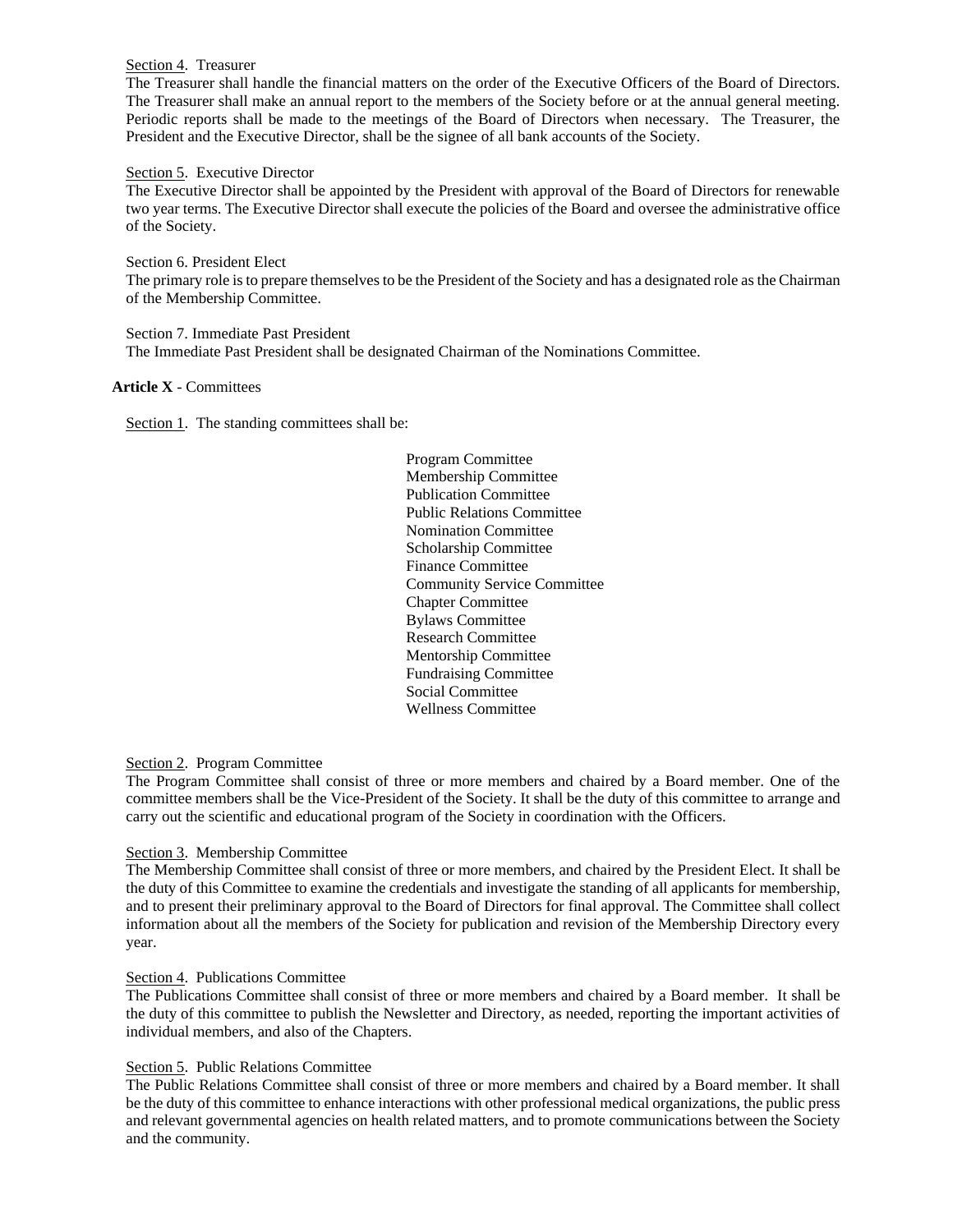## Section 6. Nomination Committee

The Nomination Committee shall consist of five members: the Immediate Past President, 1 member who is a current Board of Director who has been an active member for one decade or more, the Executive Director, and two active members who have been active members for less than one decade. The Immediate Past President shall be designated as Chairperson. The committee shall prepare a slate of candidates for election as the elected officers and elected officer-directors and of the candidates for election as the non-officer directors to be voted upon by ballot to be filled by election at the annual general meeting of the Society. The slate and the voting ballets shall be sent to each member of the Society at least 60 days prior to the annual general meeting. Members may mail in their ballots before the general meeting or hand in the ballots at the time of registration for the general meeting. Nomination of Directors can be made also by a nominating petition signed by a minimum of 25 voting members and sent to the Nominating Committee 90 days before the general meeting to be included on the slate of candidates. Election results will be announced at the general meeting of the Society

### Section 7. Scholarship Committee

The Scholarship Committee shall consist of three or more members, and chaired by a Board member. It shall be the duty of this Committee to review all applications for scholarships and to recommend scholarship recipients to the Board of Directors. The Committee shall also review the scholarship application requirements and bring their recommendations to the Board of Directors.

## Section 8. Finance Committee

The Finance Committee shall consist of three or more members and chaired by a Board Member. They shall also make plans and distribute scholarships and/or endowments to medical schools, and hospitals of good standing upon approval of the Board of Directors. The Committee shall be charged with auditing all bookkeeping.

## Section 9. Community Service Committee

The Community Service Committee shall consist of three or more members and chaired by a Board member. This Committee shall inform the Board of issues that affect the health status of the community.

## Section 10. Chapter Committee.

The Chapter Committee shall consist of three or more members and chaired by a Board member. The Committee shall serve as the liaison of the Society with its established Chapters and report to the Board about the activities of the Chapters. The Committee is also charged to develop new Chapters.

# Section 11. Ad Hoc Committee

An Ad Hoc Committee may be appointed by the President with approval of the Board of Directors. This committee shall be organized in the event of any special need and shall be terminated after the special purpose has been achieved.

# Section 12. Bylaws Committee

The Bylaws Committee shall consist of three or more members and be chaired by a Board Member. The Committee is charged with the review of the Bylaws on a regular basis and to recommend any necessary changes commensurating to the functioning of the society to the Board for approval. These changes shall be approved by the Board and to be voted on by the general membership at the General Membership Meeting. Any changes to the bylaws require approval of two thirds of the members present at the General Membership Meeting.

### Section 13. Research Committee

The Research Committee shall consist of three or more members and be chaired by a Board Member. The committee is charged with promoting research, coordinate clinical research efforts among members. The Committee shall assist the Program Committee in the review and selection of abstracts submitted for presentation at the annual Scientific Meeting. The Committee shall assist the Scholarship Committee in the selection of Summer Research Fellow recipients.

### Section 14. Mentorship Committee

The Mentorship Committee shall consist of three or more members and be chaired by a Board Member. The committee is charged with promoting professionalism, good citizenship, and cultural competency through mentoring medical students and physicians in training, while embracing the spirit of the CAMS mission.

### Section 15. Fundraising Committee

The Fundraising Committee shall consist of three or more members and be chaired by a Board Member. It shall be the duty of this committee to develop functions to generate donations and/or scholarship funds.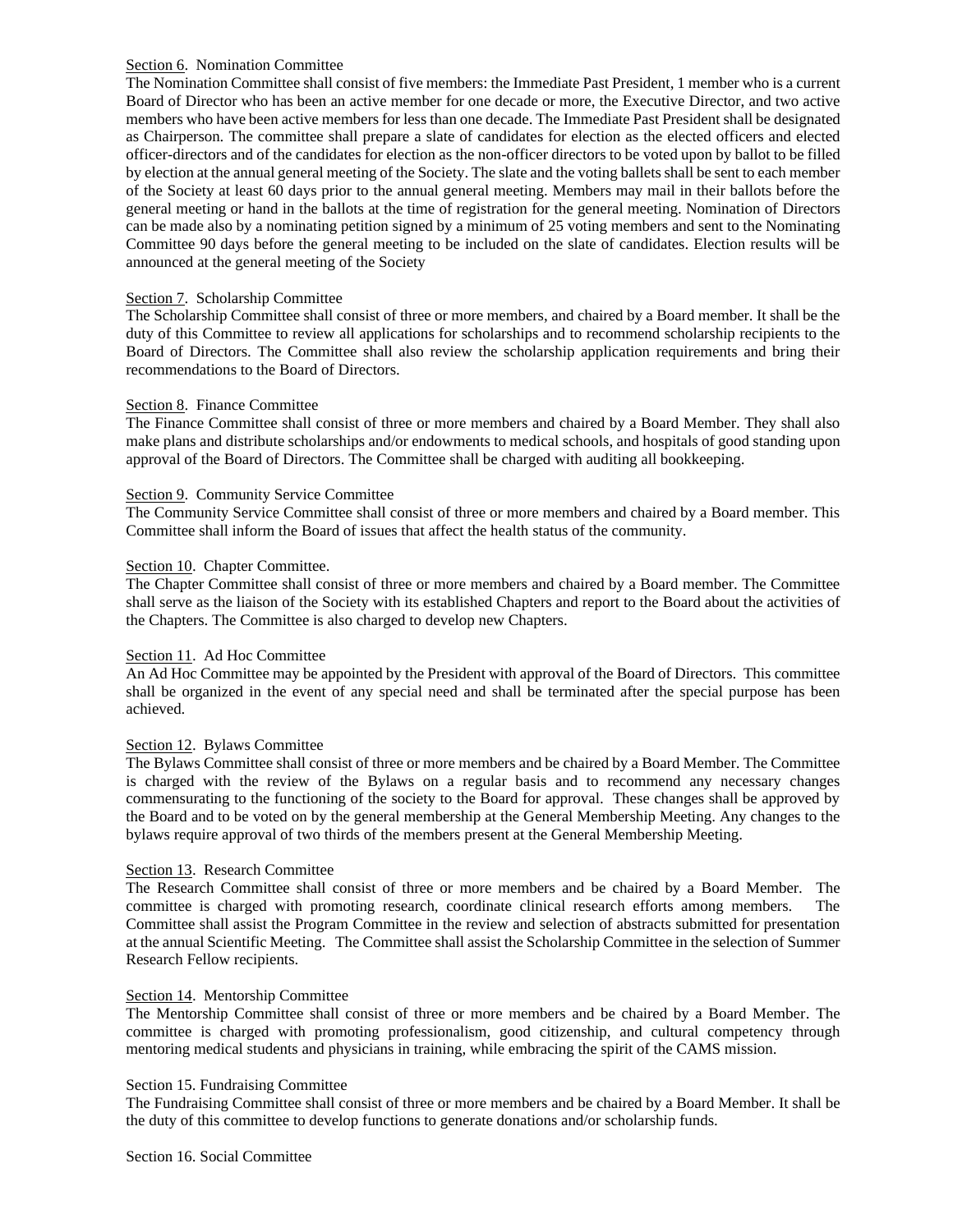The Social Committee shall consist of three or more members and be chaired by a Board Member. It shall be the duty of this committee to organize activities that promote social intermixing of our members and members of other associate professional organizations.

## Section 17. Wellness Committee

The Wellness Committee shall consist of three or more members and be chaired by a Board Member. It shall be the duty of this committee to promote the wellbeing and mental health of our members and to address issues of burnout.

## **Article XI** - Meetings and Elections

Section 1. Membership Meetings: Regular meetings of the Society shall be held at least once a year. The exact time and place of said meeting shall be decided by the Board of Directors. Ten percent of the total membership entitled to vote, or 100 members entitled to vote, whichever is smaller, will constitute a quorum. (Note: these changes were adopted at a Special Meeting of Members on 7/26/04)

Section 2. Special Meeting: Special Meetings may be called by the President, or the Secretary with two other Officers, upon the approval of the Board of Directors.

Section 3. Notice of Meeting: Notices of all regular or special meetings shall be sent to each member by regular mail or by e-mail at the last known address of the member as appears in the records of the Society. The Secretary shall not be responsible for the failure of delivery of such mail. All members shall notify the Secretary of any change of address.

Section 4. Elections: All elections of Directors shall be by official ballots as more fully described in Section 6 of Article X.

## **Article XII** - Funds

Section 1. Dedicated funds shall be kept in separate accounts and shall not be co-mingled with the General Fund. In addition to the CAMS Educational Fund, the Society also established a CAMS/CAIPA Community Service Fund which was donated by members of CAIPA (Chinese American Independent Practice Association). Disbursement of this fund is managed by the CAMS/CAIPA Community Service Board. This Board is formed jointly by 2 CAMS Board members and 3 CAIPA members. One of the CAIPA members shall be the chairman. All grants submitted to this Fund are deliberated by the Committee, using outside review if necessary, and the recommendations will be forwarded to the CAMS Board of Directors for approval before disbursement of the funds.

Section 2. In the event of a dissolution of the corporation, the funds in the treasury of the corporation (the Society) shall not be distributed to the members, but shall be transferred to charitable and educational organizations which shall have the same ideals, purposes and objectives as this organization.

### **Article XIII** - Chapters

Members in good standing of the Chinese American Medical Society may organize chapters of the Society in any geographic area of the United States or Canada. The By-laws of each chapter shall conform with the By-laws of the Chinese American Medical Society Chapters shall use the name of the parent society and local geographical chapter designation, for example, Chinese American Medical Society New York State Chapter. Every Chapter member must also be an active member of the Chinese American Medical Society.

### Section 1. Application

An application for a Chapter charter shall include:

- 1. A copy of the proposed Constitution and By-laws of the applicant group.
- 2. A list of its officers and members, and a statement of willingness to abide by the aims, principles and purposes of this Society.

The application shall be forwarded to the secretary of the Society for review and approval by the Board of Directors of this Society.

### Section 2. Organization and Representation

Each chapter shall have a President, a Secretary and such other officers as it may desire. The officers of a chapter shall be active members of this Society.

Each chapter shall be entitled to elect one delegate to represent it as an ex-officio member in the board of Directors of this Society.